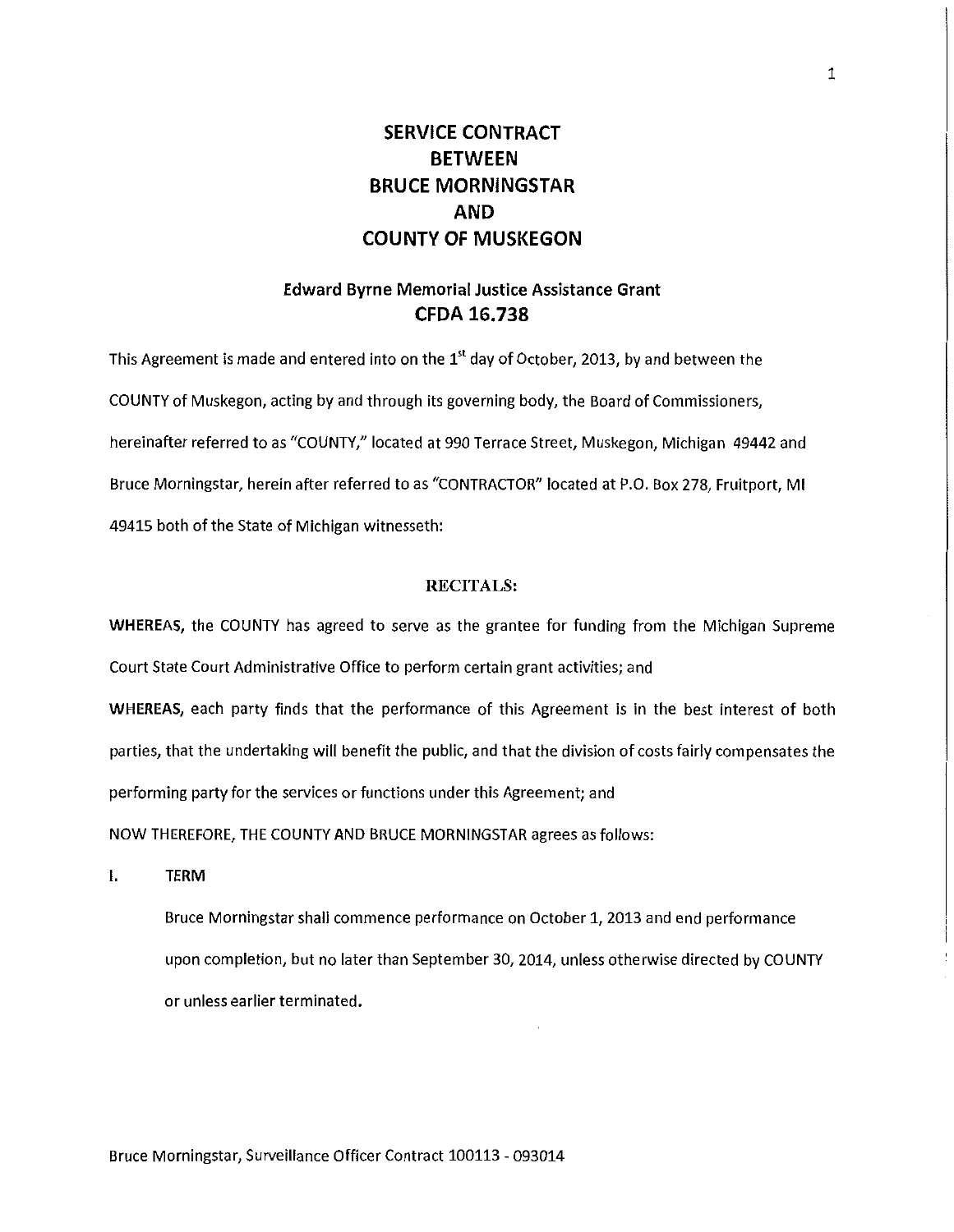#### **II. AGREEMENT**

The Contractor shall provide surveillance services to the Court through the Sobriety Court Judges or designee (hereinafter referred to as COORDINATOR). Said services shall include: surveillance services of participants referred to the Sobriety Court Treatment Program (hereinafter referred to as PROGRAM) under the direction of the Sobriety Court Judges or designee; work with a multi-disciplinary, collaborative team consisting of judges, defense attorneys, prosecutors, police liaison staff, probation officers, and agency representatives.

#### **Ill. CONTRACTOR**

The name of the Contractor is Bruce Morningstar. The Contractor's contact telephone number is 231-557-8138.

#### IV. **COMPENSATION**

A. The COUNTY agrees to pay the Contractor fifteen dollars (\$15.00) per hour up to 20 hours per week, with additional hours being assigned upon prior approval of Coordinator / Chief Judge, for surveillance services as rendered and set forth herein and upon submission of proper invoices, unless modified by the Court. Invoices for services by the contractor must be submitted to the 60<sup>th</sup> District Court within the first week of the month for the previous month's services. Payment shall be paid in bi-weekly checks issued on the Court's regular payroll schedule. Total contract price not to exceed Fifteen Thousand Dollars (\$15,000.00). Fifteen Thousand Dollars (\$15,000) will be paid from grant funds (CFDA 16.738). The Court shall reimburse for mileage at the County rate for transportation for the Contractor in which to fulfill his contractual responsibilities and shall also supply Contractor with sufficient equipment, software, and office supplies as are needed to perform his job as indicated by the Coordinator.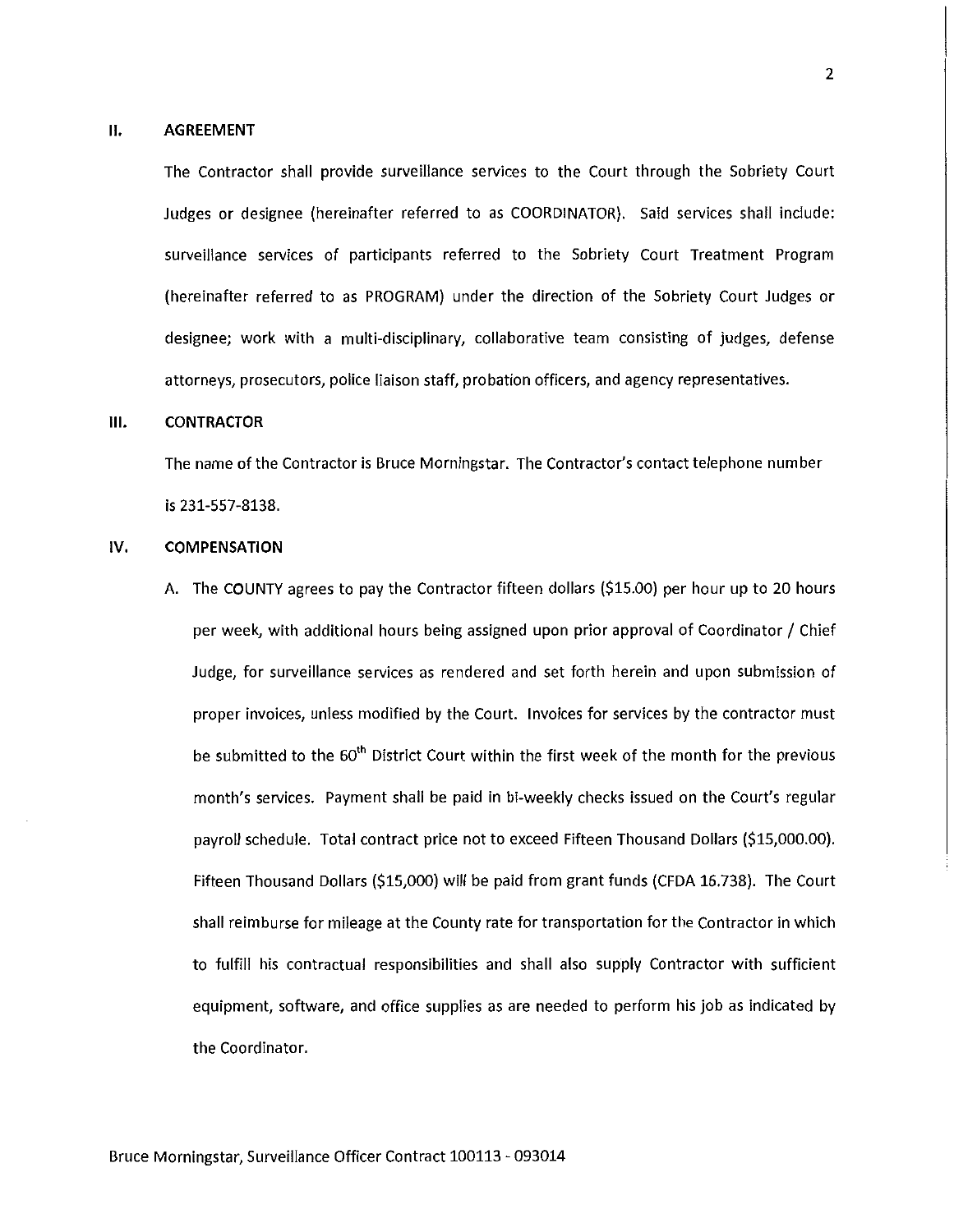#### **V. CONTRACTOR RESPONSIBILITIES**

The Surveillance Officer classification is distinguished by the performance of announced and unannounced chemical and PBT testing of Program participants primarily during weekends; and, providing case reporting to the Coordinator and the Sobriety Court Collaborative Team. Essential functions of the Surveillance Officer are:

- A. Surveillance Officer's main duty is to conduct random, announced, unannounced, and frequent PBT and RediCup (Drugs of Abuse Test Devices) tests on the Sobriety Court participants in the community. PBT and RediCup tests on participants should be random, and should be done at least weekly for each participant, and preferably on weekends (Friday, Saturday, or Sunday).
- B. Conduct required surveillance of participants, including participants on SCRAM, primarily at their homes; or other locations, such as job sites, etc.
- C. Enforce mandated curfews.
- D. Maintain records of all contacts with participants.
- E. Verify data/information submitted by participants.
- F. Submit a weekly form report to Sobriety Court showing all contacts made on assigned participants.
- G. Notify the Sobriety Court Probation Officer or Sobriety Court Case Manager of any suspicious activity observed at the participant's home.
- H. Provide a report to the Probation Officer / Sobriety Court Case Manager to determine violation of probation of Sobriety Court contract.
- I. Adhere to the procedures and policies of the Sobriety Court.
- J. Attend case staff, business meetings and conferences to help evaluate participant's progress and assist in determining appropriate changes in the Program as required.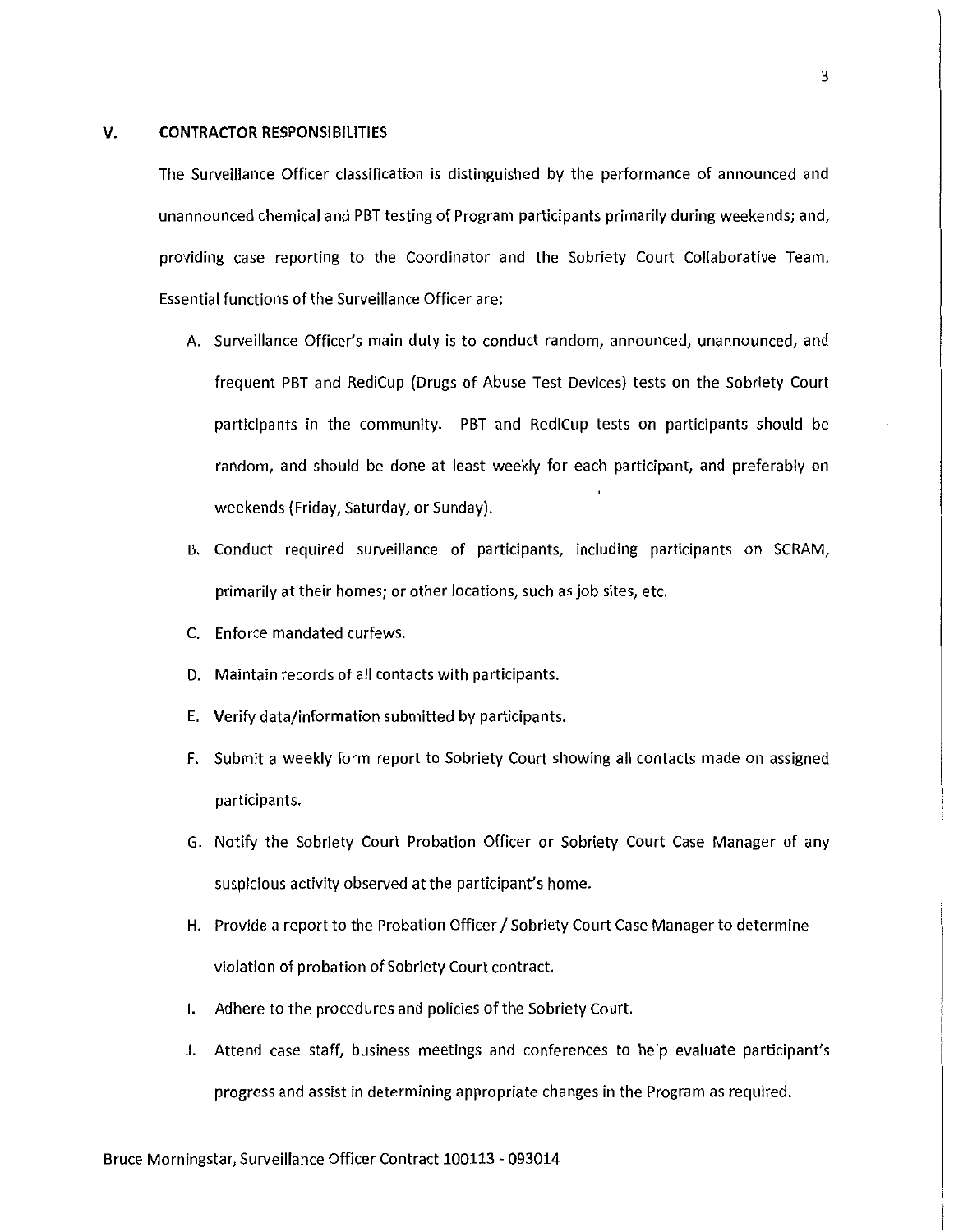- K. Surveillance Officer may perform other duties as assigned by the Sobriety Court Judges or designee.
- L. Mr. Morningstar shall be responsible to pay all taxes, if any that arise.
- M. Mr. Morningstar acknowledges that it is a crime to knowingly and willingly file false information with the County of Muskegon for the purpose of obtaining this Contract and/or any payment under the Contract or of any cause of action arising out of the performance of this contract.
- N. Mr. Morningstar shall perform all of the services under the Contract as an independent contractor. Nothing contained in this Agreement shall create any special relationship between the Court and the Contractor, nor will it create an expectation of entitlement to continue, or future employment with the Court.

## VI. **ROLE OF THE COUNTY AND THE 60'" DISTRICT COURT**

- A. The 60th District Court acknowledges that it will provide oversight of the Sobriety Court program.
- B. The 60th District Court acknowledges that it will convene the meetings of the Sobriety Court team.
- C. The 60th District Court acknowledges that it will conduct programmatic and financial audits.
- D. The 60th District Court acknowledges that it will review the performance of the Contractor on a monthly basis to ensure that the Contractor is performing his duties as outlined in this agreement. The contract may be terminated within 14 days by written notice of the County at its sole discretion following the monthly reviews.
- E. The 60<sup>th</sup> District Court acknowledges that it will review the financial performance of The Contractor on a quarterly basis. The contract may be terminated within 14 days by written notice of the County at its sole discretion following the quarterly reviews.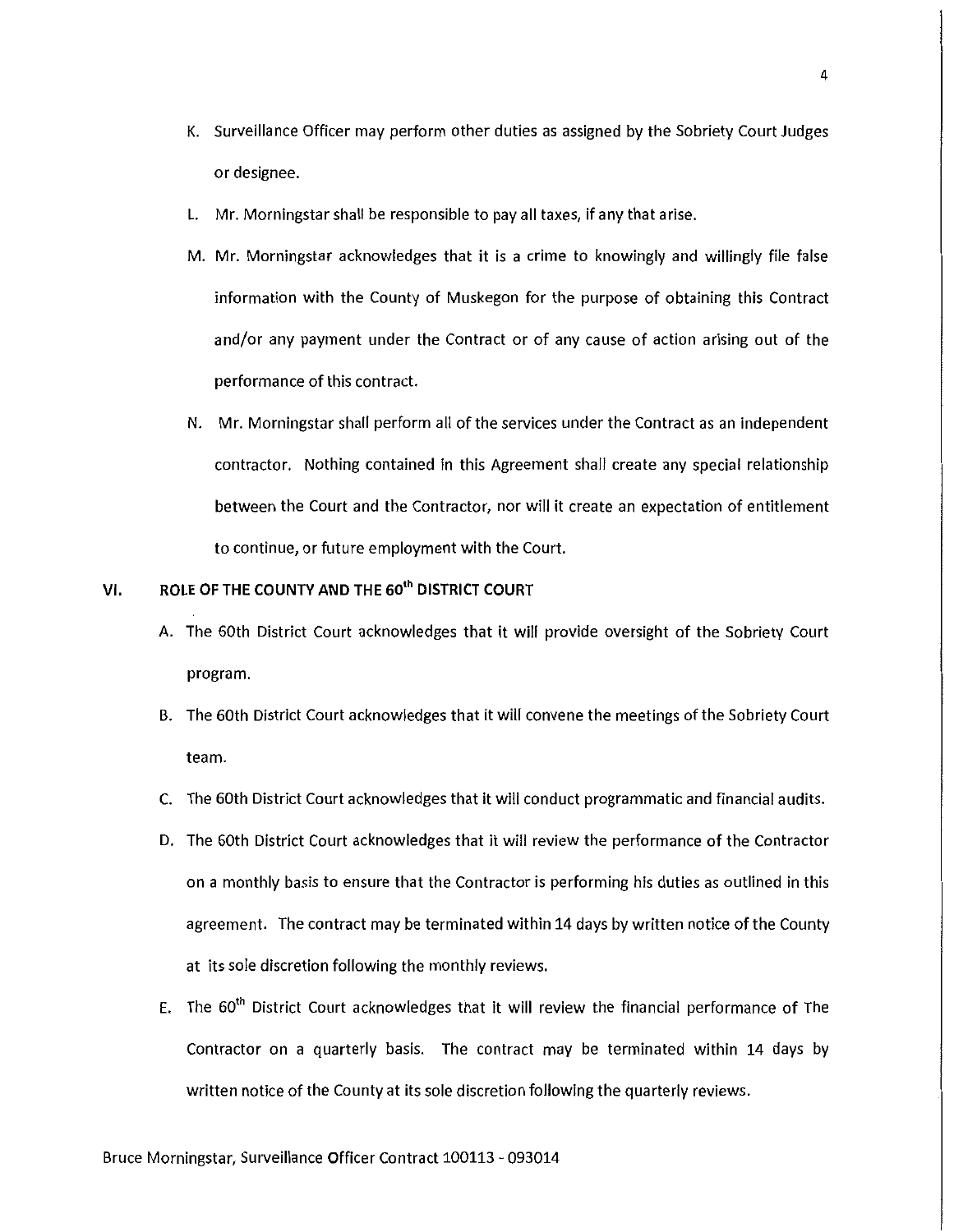#### **VII. MISCELLANEOUS CONTRACT PROVISIONS**

- A. Nothing in the performance of this Agreement shall impose any liability for claims against the County and/or the 60<sup>th</sup> District Court passing from this program or from Bruce Morningstar's expenditure of the Edward Byrne Memorial Justice Assistance Grant funds.
- B. AUDIT AND ACCESS TO RECORDS. The County of Muskegon and the 60<sup>th</sup> District Court will conduct both programmatic and financial audits of the project and the County of Muskegon may withhold payment until the audit is satisfactorily completed. Mr. Morningstar will be required to maintain all pertinent records and evidence pertaining to the grant contract, in accordance with generally accepted accounting principles and other procedures specified by the County of Muskegon. The County of Muskegon or any of its duly authorized representatives may have access, upon reasonable notice, to such books, records, documents and other evidence for the purpose of inspection, audit and copying. Mr. Morningstar will provide proper facilities for such access and inspection. All records must be maintained for the minimum of seven years after the final payment has been issued by the County of Muskegon.
- C. OTHER SOURCES OF FUNDING. Mr. Morningstar guarantees that any claims for reimbursement made to the County of Muskegon under this Contract must not be financed through any other source than the County of Muskegon under the terms of this contract. If funding is received through any other sources, Mr. Morningstar agrees to delete from the Morningstar billings or to immediately refund the County of Muskegon, the total amount representing such duplication of funding.
- D. DEBARMENT AND SUSPENSION. By signing this Contract, Mr. Morningstar certifies that to the best of his knowledge and belief that he:

5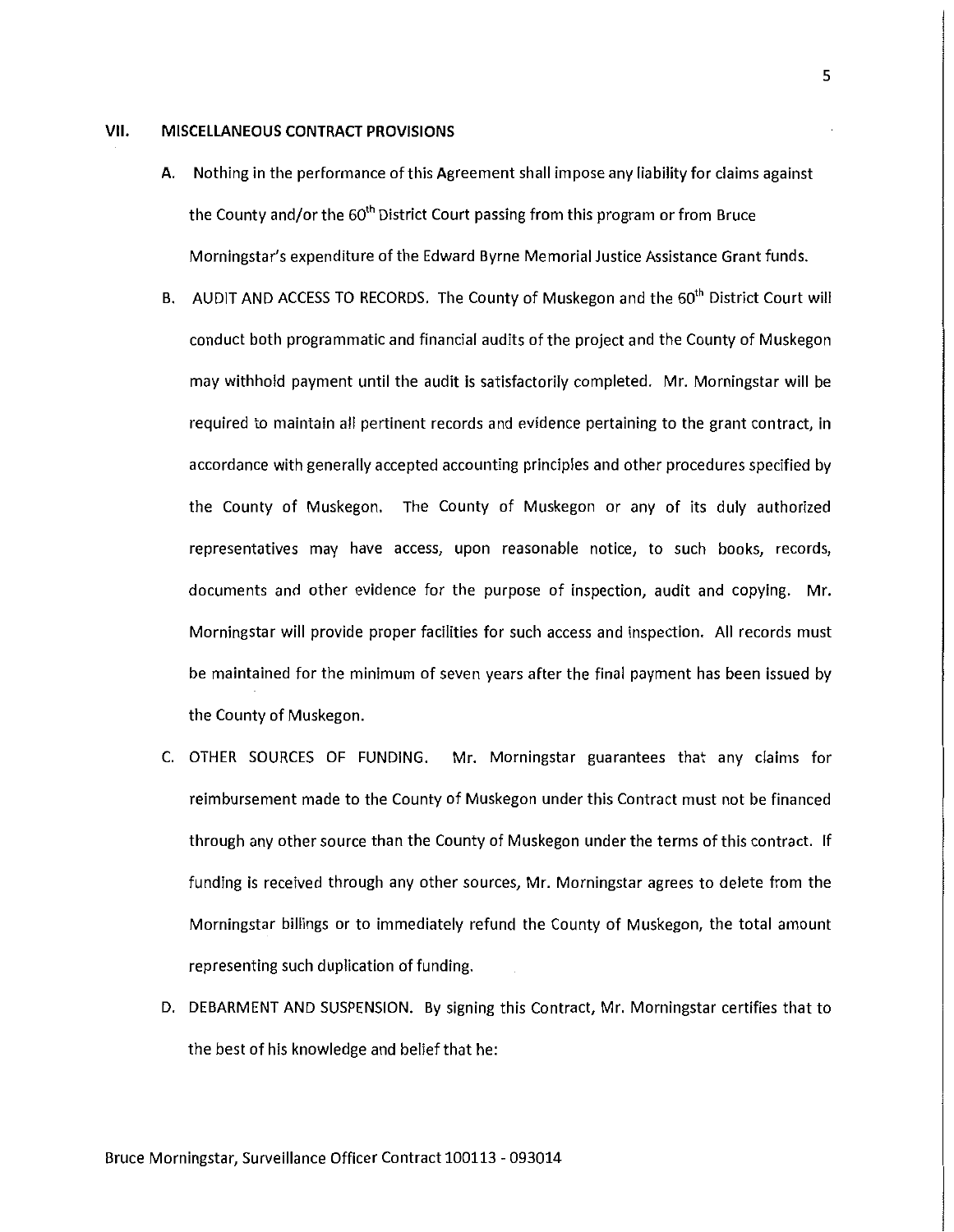- 1. He is not presently debarred, suspended, proposed for debarment, declared ineligible, or voluntarily excluded from covered transactions by any federal department or the State of Michigan.
- 2. Have not, within a three-year period preceding this Contract, been convicted or had a civil judgment rendered against them for commission of fraud or a criminal offense in connection with obtaining, attempting to obtain, or performing a public (federal, state, or local) transaction or contract under a public transaction, as defined in 45 CFR 1185; violation of federal or state antitrust statutes or commission of embezzlement, theft, forgery, bribery, falsification or destruction of records, making false statements or receiving stolen property.
- 3. Are not presently indicted or otherwise criminally or civilly charged by a government entity (federal, state, or local) with commission of any of the offenses enumerated in subsection (2).
- 4. Will comply with all applicable requirements of all other state or federal laws, executive orders, regulations and policies governing these programs.
- E. AGREEMENT. By entering into this Agreement, the parties do not intend to create any obligation, express or implied, other than those set herein. Further, this Agreement shall not create any rights in any party not a signatory hereto.
- F. ASSIGNMENT. Mr. Morningstar shall not assign any of its rights nor transfer any of its obligations under this Agreement without the prior written consent of the COUNTY and 60<sup>th</sup> District Court and any attempt to so assign or so transfer without such consent shall be void and without legal effect and shall constitute grounds for termination.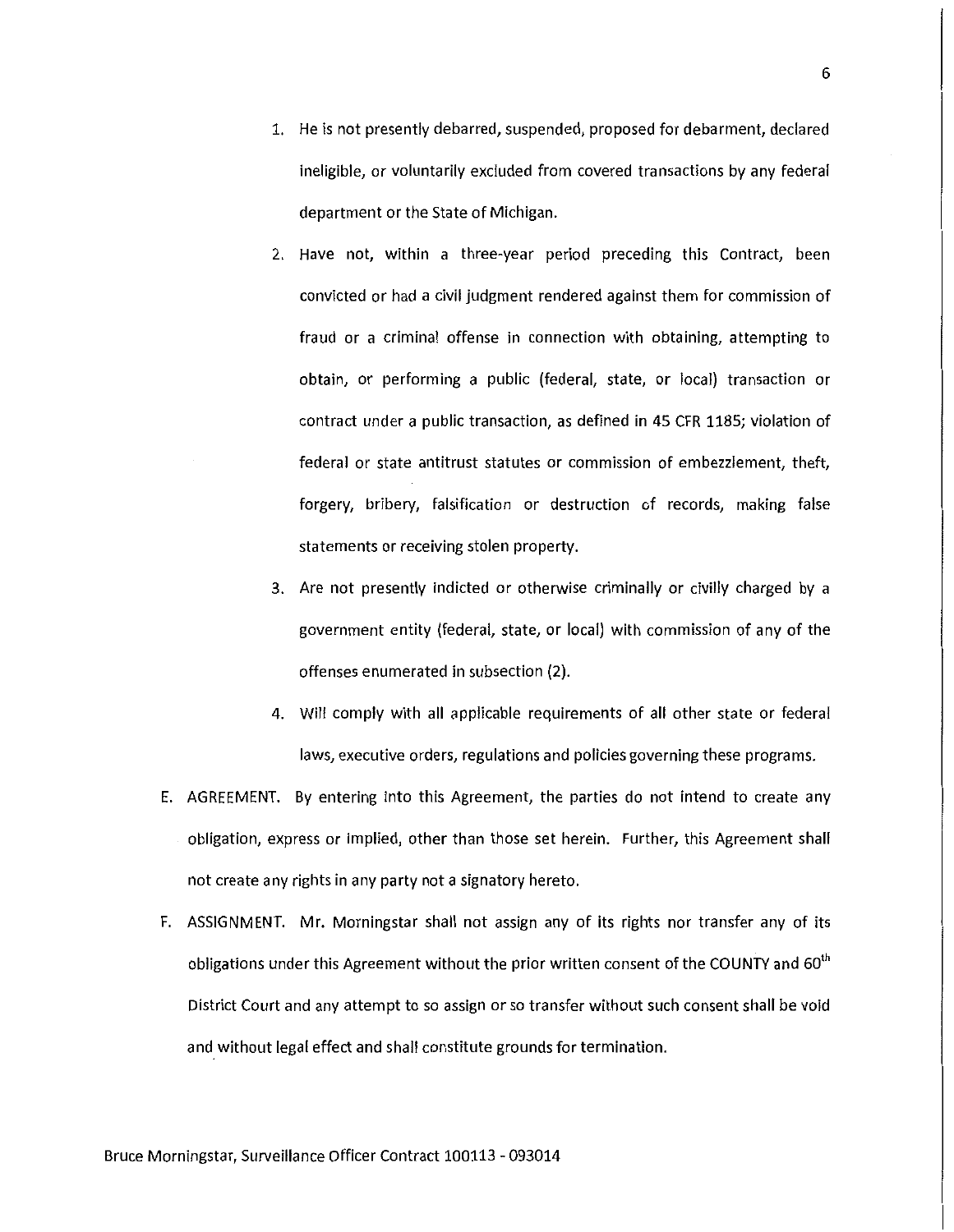- G. INDEMNIFICATION. To the fullest extent permitted by law, the Contractor shall defend, indemnify, and hold harmless the COUNTY and the  $60<sup>th</sup>$  District Court, its subsidiaries, departments, divisions, and agencies and their respective officials, officers, directors, employees, and agents from and against any and all liability, litigation, causes of action, and claims, by whomsoever brought or alleged, and regardless of the legal theories upon which based, and from and against all losses, costs, expenses, and fees and expenses of attorneys and expert witnesses resulting therefrom on account of, relating to, or arising out of bodily injury or death of any person, or on account of damage to property, including loss of use thereof, arising or allegedly arising out of or resulting from the work. The foregoing indemnity of the COUNTY and the 60<sup>th</sup> District Court shall include, but is not limited to claims alleging or involving the negligence of the Contractor shall not extend to liability found by way of final judgment to have resulted from the sole negligence of the COUNTY and the 60<sup>th</sup> District Court.
- H. SEVERABILITY. If any one or more of the provisions contained herein shall for any reason be held to be invalid, illegal or unenforceable in any respect, then such provision or provisions shall be deemed severable from the remaining provisions hereof, and such invalidity, illegality or unenforceability shall not affect any other provision hereof, and this Agreement shall be construed as if such invalid, illegal or unenforceable provision had never been contained herein.
- I. NON-EXCLUSIVE AGREEMENT. The parties acknowledge that the  $60<sup>th</sup>$  District Court may contract with other sub-contractors for similar services.
- J. COMPLIANCE WITH SCAO AGREEMENT. Mr. Morningstar agrees that this contract is subject to the Agreement between 60<sup>th</sup> District Court and the State Court Administrator's Office.

7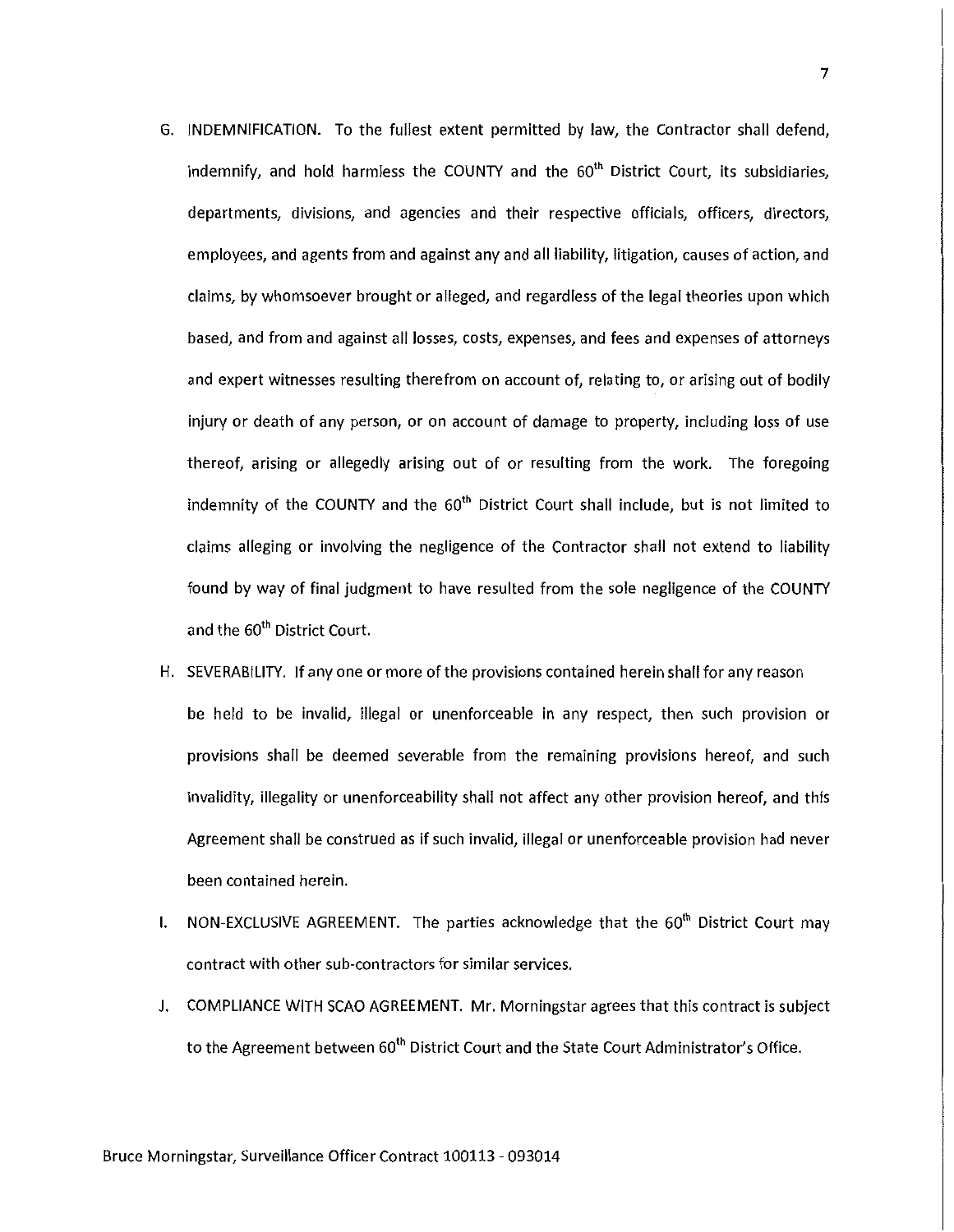- K. ENTIRE AGREEMENT AND AMENDMENT. In conjunction with matters considered herein, this Agreement contains the entire understanding and agreement of the parties and there have been no promises, representations, agreements, warranties or undertakings by any of the parties, either oral or written, of any character or nature hereafter binding except as set forth herein. This Agreement may be altered, amended or modified only by an instrument in writing, executed by the parties to this Agreement and by no other means. Each party waives their future right to claim, contest or assert that this Agreement was modified, canceled, superseded or changed by any oral agreements, course of conduct, waiver or estoppel.
- L. FEDERAL AND STATE ASSURANCES AND GRANT REQUIREMENTS. Mr. Morningstar acknowledges that he will comply with all federal and state grant requirements and assurances by signing Appendix A and Appendix B.
- M. SUCCESSORS AND ASSIGNS. All representations, covenants and warranties set forth in the Agreement by or on behalf of, or for the benefit of any or all of the parties hereto, shall be binding upon and inure to the benefit of such party, its successors and assigns.
- N. TERMS AND CONDITIONS. The terms and conditions used in this Agreement shall be given their common and ordinary definition and will not be construed against either party.
- 0. AUTHORITY. All parties to this Agreement warrant and represent that they have the power and authority to enter into this Agreement in the names, titles and capacities herein stated and on behalf of any entities, person, or firms represented or purported to be represented by such entity (ies), person(s), or firm(s} and that all formal requirements necessary or required by any State and/or Federal law in order to enter into this Agreement have been fully complied with. Furthermore, by entering into this Agreement, Bruce Morningstar hereby warrants that he shall not have breached the terms or conditions of any contract or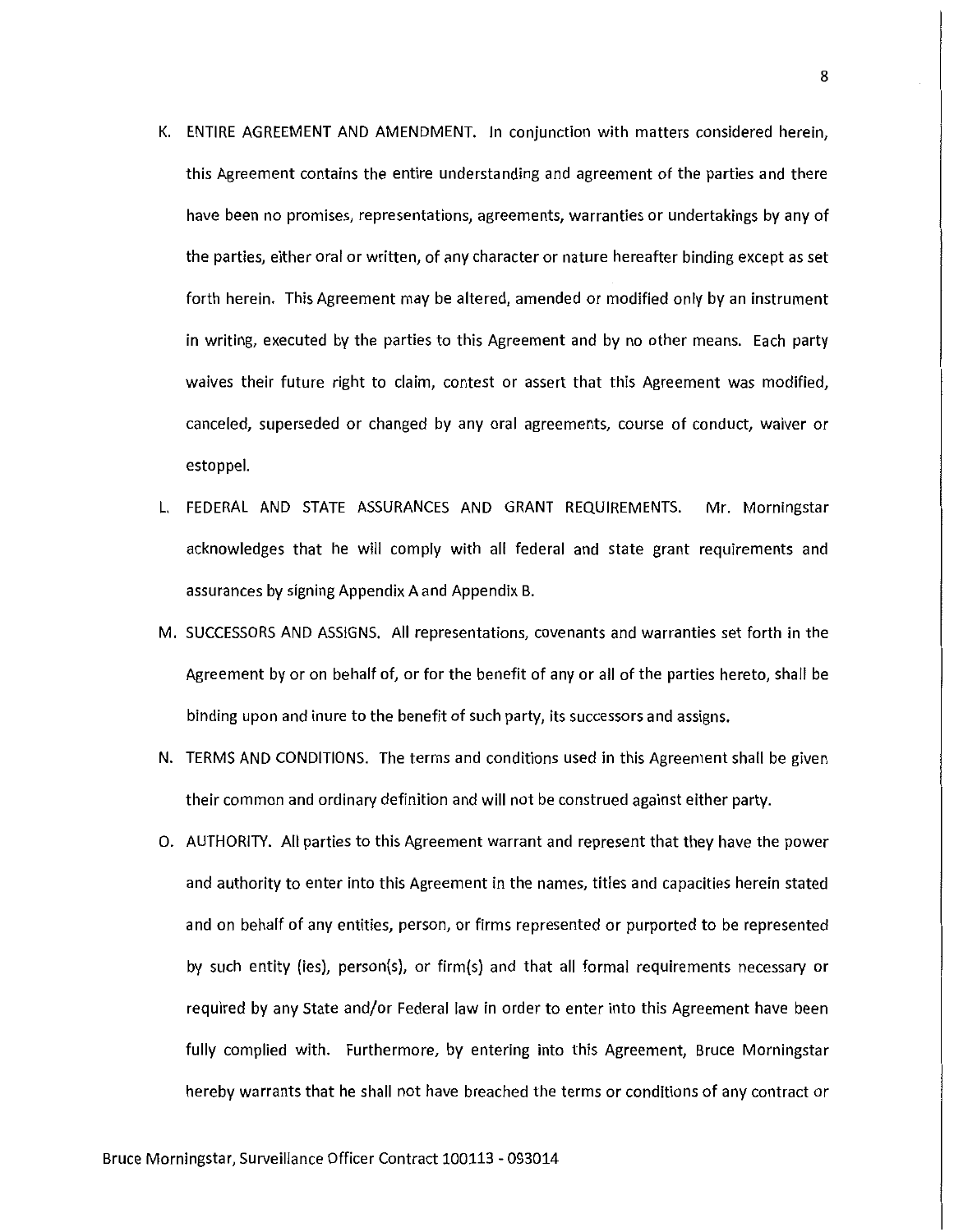agreement to which Bruce Morningstar is obligated, which breach would have a material effect there on.

 $-$  Dated:  $-$  1 3  $/$  5  $/$  1 3

 $\mathcal{A}$ 

County of Muskegon By: m Kenneth Mahoney

Chairman, County Board of Commissioners

CONTRACTOR

Dated: 11/20/2013

 $By:_{\mathcal{A}}$ **Bruce Morningstar**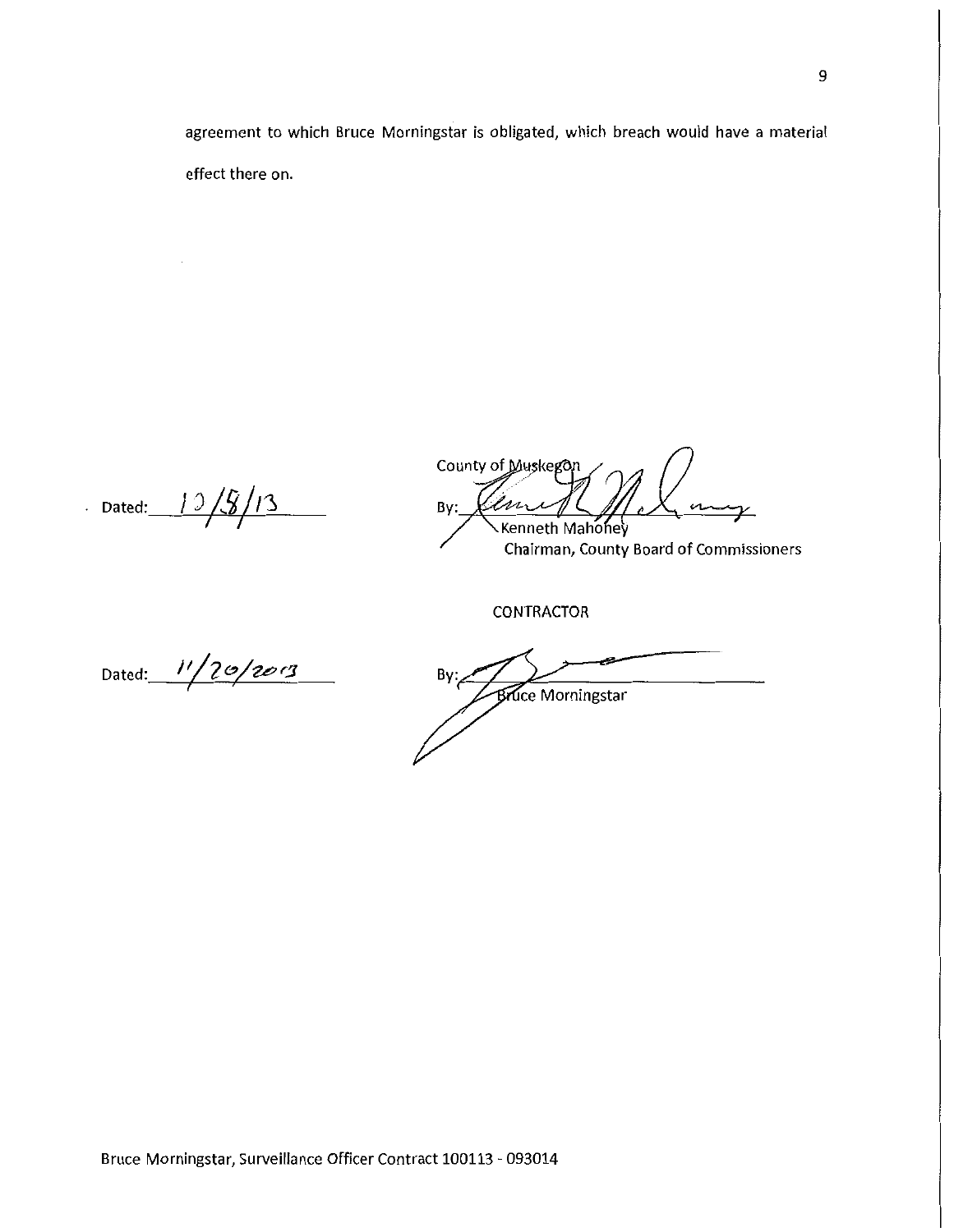# Michigan State Police Byrng-JAG Grant Regnirements - Appendix

- 1. The subcontractor agrees and understands that the nonsupplanting requirement mandates that grant funds may be used only to supplement (increase) a subcontractor's budget and may not supplant (replace) state. local or tribal funds that the subcontractor otherwise would have spent on positions or any other items approved in this agreement if it had not received a grant award.
- If the subcontractor hires new positions  $2.$ (including filling existing vacancles that are no longer funded in your agency's budget), it must lifre these additional positions on or after the official grant award start date, above its current budgeted level of positions.
- 3. If the subcontractor rehires personnel who have already boon laid off at the time of application as a result of state, local or tribal budget cuts, it must relibe the personnel on or after the official grant award start date and maintain documentation showing the date(s) that the positions were laid off and rehired.
- For the subcontractor's plans on maintaining A. personnel who are at the time of the application scheduled to be laid off on a future date as a result of state, local or tribal budget cuts, the subcontractor must continue to fund the personnel with its own funds from the grant award start date until the date of the scheduled lay-off and maintain documentation showing the date(s) and reason(s) for the lay-off.
- 5. The court gives assurance to the county and the SCAO that the subcontractor shall comply with 45 CFR §76 and certifies to the best of its knowledge and belief that it and its subcontractors: (a) Are not presently debarred, suspended, proposed for debarment, declared ineligible, or voluntarily excluded from covered transactions by any federal

department or agency, (b) Hayo not within a three year period preceding this agreement been:  $(1)$  Convicted of or had a civil judgment rendered against them for commission of fraud; (2) Convicted of a criminal offense in connection with obtaining. attempting to obtain, or performing a public (federal, state or local) transaction or contract under a public transaction; (3) Convicted of a violation of federal or state anti-trust statutes: or (4) Convicted of embezzlement, theft, forgery, bribery, falsification or destruction of records, making false statements, or receiving stolen property, (c) Are not presently indicted for or otherwise criminally or civilly charged by a government ontity (federal, state or local) with commission of any of the offenses enumerated in subsection B, (d) Have not within a three (3) year period proceding this agreement had one or more public transactions (federal, state or local) terminated for cause or default.

- The subcontractor agrees that it will provide a 6. drug-free workplace and abide by all requirements under the Drug-Pree Workplace Act of 1988, and implemented at 28 C.F.R. Part 67, Subpart F, for contractors.
- 7. Costs must be reasonable and necessary, If required by the local jurisdiction, costs must be sustained by connetitive bids. All contracts and subcontracts require approval by SCAO. Individual consultant fees are limited to \$450 (excluding travel, lodging and meal costs) per day, which includes legal, medical, psychological, and accountant consultants. If the rate will exceed \$450 for an eight-hour day, written approval is required from SCAO. Compensation for individual consultant services is to be responsible and consistent with that paid for similar scrylees in the marketplace.

| Signature of Authorized Certifying Official | Title |                                    |
|---------------------------------------------|-------|------------------------------------|
| Applicant Organization                      |       | Date Submitted<br>$11 - 20 - 2013$ |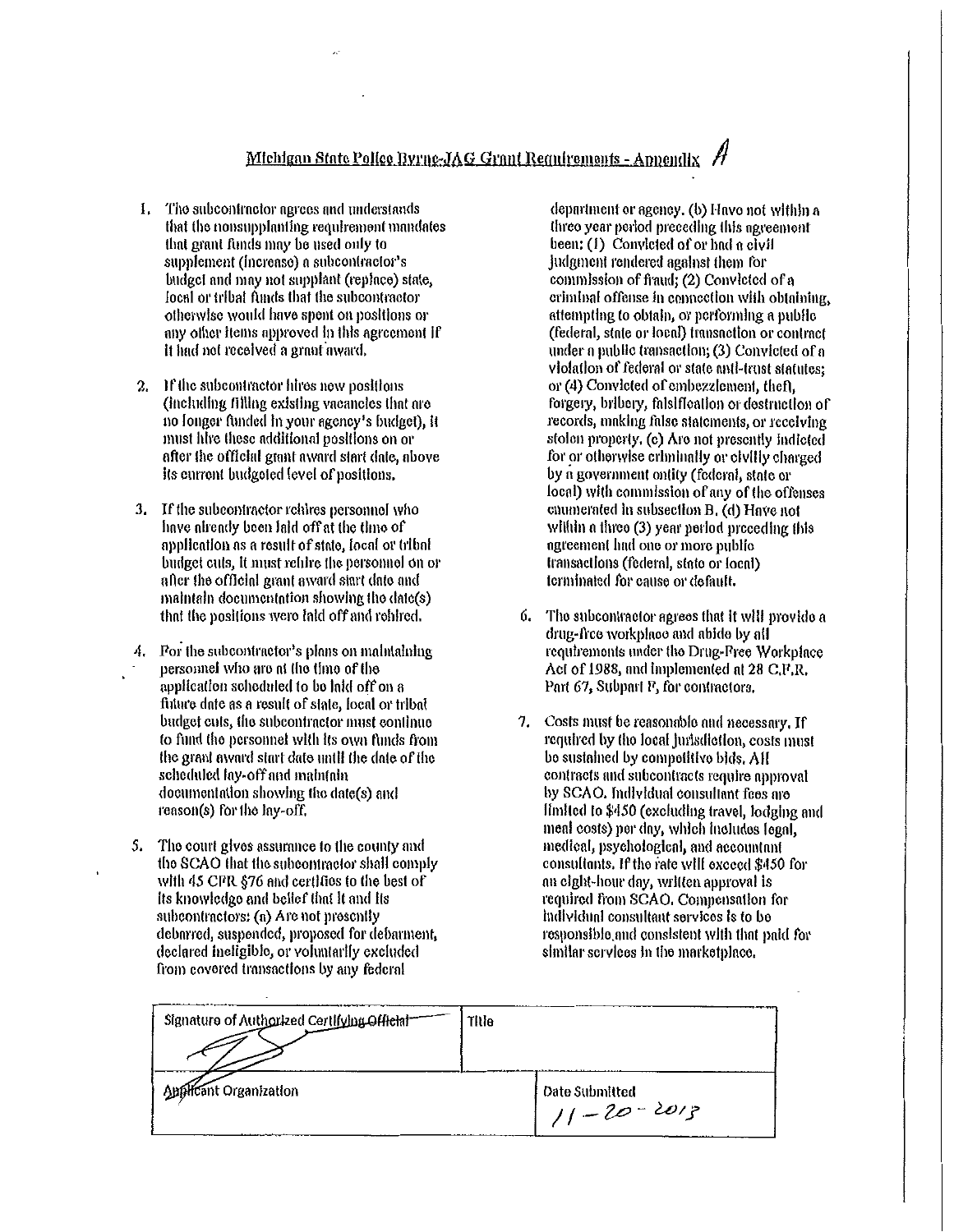Appender

OMB Approval No. 4040-000. Expiration Date: 00/30/2014

## ASSURANCES INON-CONSTRUCTION PROGRAMS

Public reporting burden for this collection of information is estimated to average 15 minutes per response, including time for reviewing instructions, searching oxisting data sources, gathering and maintaining the data needed, and completing and reviewing the collection of information. Send comments regarding the burden estimate or any other aspect of this collection of information, including suggestions for reducing this burden, to the Office of Management and Budget, Paperwork Reduction Project (0348-0040), Washington, DC 20503,

### PLEASE DO NOT RETURN YOUR COMPLETED FORM TO THE OFFICE OF MANAGEMENT AND BUDGET. SEND IT TO THE ADDRESS PROVIDED BY THE SPONSORING AGENCY.

NOTE: Certain of these assurances may not be applicable to your project or program. If you have questions, piease contact the awarding agency, Further, certain Federal awarding agencies may require applicants to certify to additional assurances. If such is the case, you will be notified.

As the duly authorized representative of the applicant, I certify that the applicant:

- 1. Has the legal authority to apply for Federal assistance and the institutional, managorial and financial capability (including funds sufficient to pay the non-Foderal share of orolect cost) to ensuro proper planning, management and completion of the project described in this application.
- Will give the awarding agency, the Compiroller General  $2.$ of the United States and, if appropriate, the State, through any authorized representative, access to and the right to examino all records, books, papers, or documents related to the award; and will estabilsh a proper accounting system in accordance with generally accepted accounting standards or agency directives.
- Will establish safeguards to prohibit employees from 3. using their positions for a purpose that constitutes or presents the appearance of personal or organizalional conflict of interest, or personal gain.
- 4. Will initiate and complete the work within the applicablo time frame after receipt of approval of the awarding agency.
- Will comply with the Intergovornmontal Personnel Act of 5. 1070 (42 U.S.C. §§4728-4763) relating to prescribed standards for merit systems for programs funded under one of the 19 etatutes or regulations specified in Appendix A of OPM's Standards for a Merit Systom of Personnel Administration (5 C.F.R. 900, Subpart F).
- Will comply with all Fodaral statutes rolating to 6. nondiscrimination. These include but are not limited to: (a) Title VI of the Civil Rights Act of 1984 (P.L. 88-362) which prohibits discrimination on the basis of race, color or national origin; (b) Title IX of the Education Amendments of 1072, as amended (20 U.S.C. §§1681-1683, and 1685-1686), which prohibits discrimination on the basis of sex; (c) Section 504 of the Rehabilitation

Act of 1973, as amonded (29 U.S.C. §794), which prohibits discrimination on the basis of handicaps; (d) the Age Discrimination Act of 1975, as amended (42 U:S.C. §§6101-6107), which prohibits discrimination on the basis of age; (e) the Drug Abuse Office and Treatment Act of 1972 (P.L. 92-255), as amonded, relating to nondiscrimination on the basis of drug abuse; (f) the Comprehensive Alcohol Abuse and Alcohollam Prevention, Treatment and Rehabilitation Act of 1970 (P.L. 91-616), as amended, relating to nondiscrimination on the basis of alcohol abuse or alcoholism; (g) §§523 and 527 of the Public Health Service Act of 1912 (42 U.S.C. §§290 dd-3 and 290 ee-3), as amended, relating to confidentiality of alcohot and drug abuse patient recerds: (h) Title VIII of the Civil Rights Act of 1908 (42 U.S.C. §§3601 et seq.), as amended, relating to nondiscrimination in the sale. rental or financing of housing; (i) any other nondiscrimination provisions in the apecific statute(s) under which application for Federal assistance is being made; and, (i) the requirements of any other nondiscrimination statute(s) which may apply to the application.

- 7. Will comply, or has already compiled, with the requirements of Titles II and III of the Uniform Relocation Assistance and Real Property Acquisition Policies Act of 1970 (P.L. 91-646) which provide for fair and equilable treatment of persons displaced or whose property is acquired as a result of Federal or foderally-assisted programs. These requirements apply to all intorosts in real property acquired for project purposes rogardless of Federal participation in purchases.
- 8. Will comply, as applicable, with provisions of the Hatch Act (5 U.S.C. §§1501-1508 and 7324-7320) which limit the political activities of employees whoso principal employment activities are funded in whole or In part with Federal funds.

Provious Edition Usable

Authorized for Local Reproduction

Standard Form 424B (Rev. 7-97) Prescribed by OMB Circular A-102